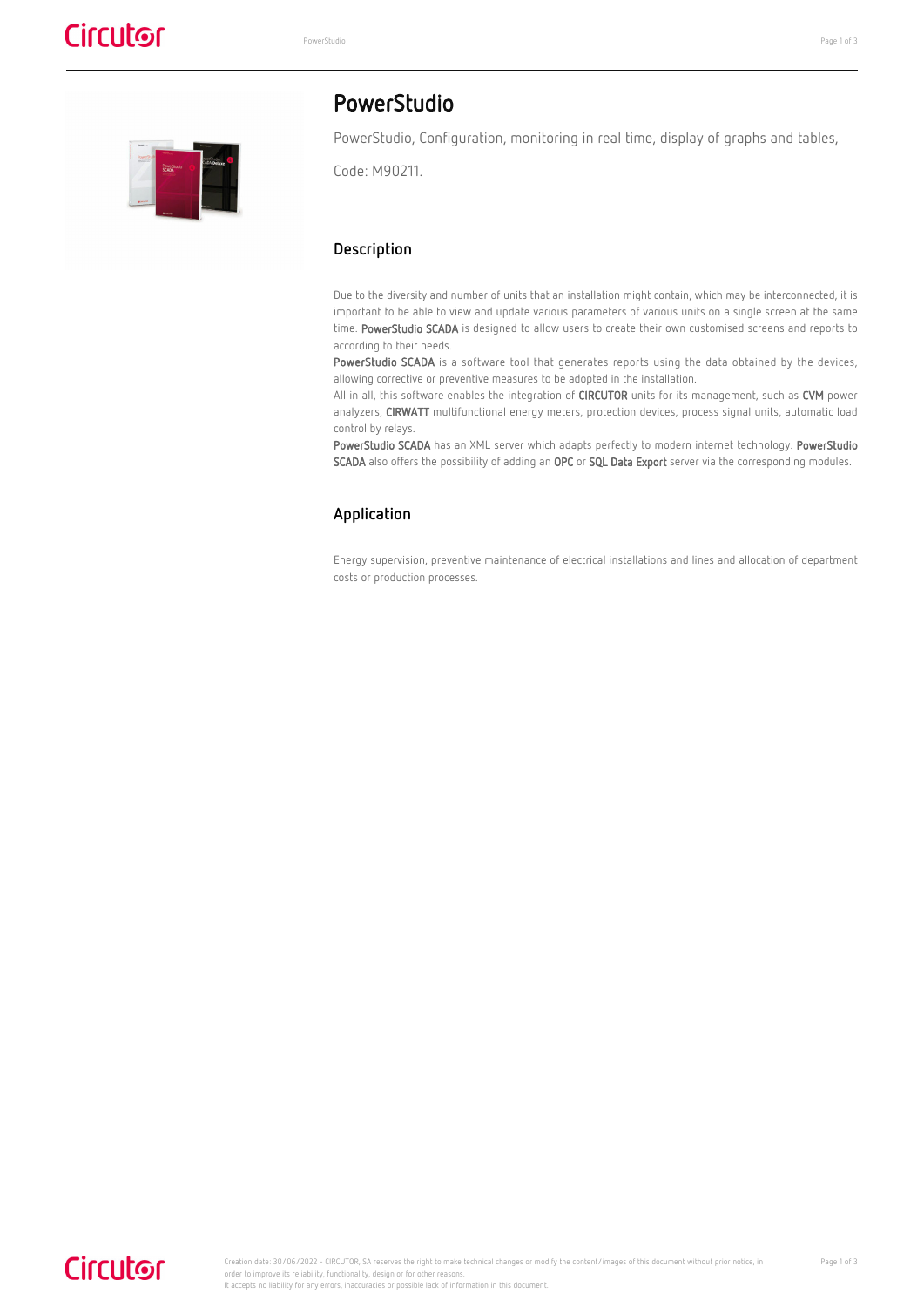# **Circutor**



### PowerStudio

Energy management, control and supervision software

Code: M90211.

### **Specifications**

J,

| Mechanical characteristics |       |  |
|----------------------------|-------|--|
| Weight (kg)                | U, Z4 |  |

# **Circutor**